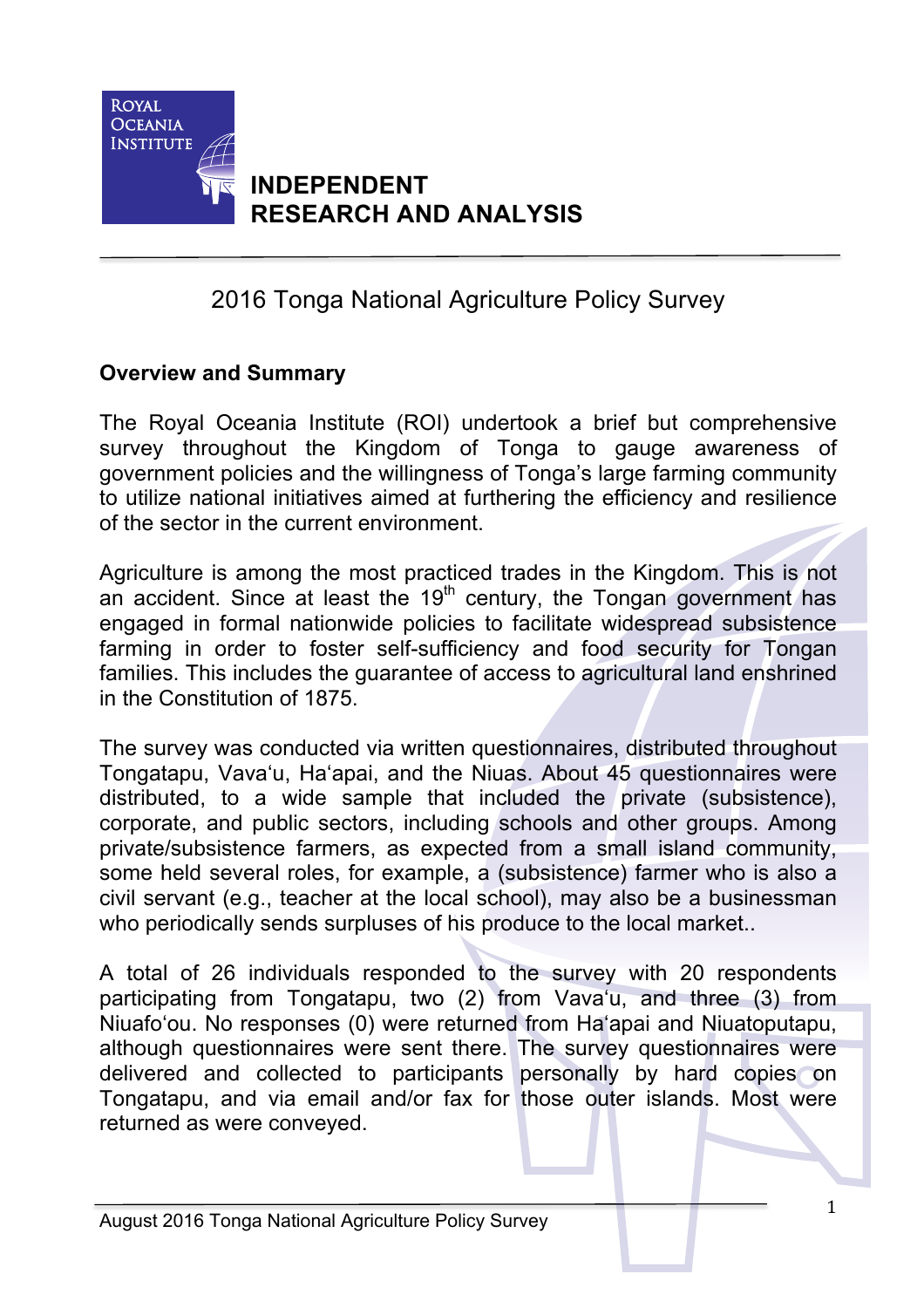As for composition, English or Tongan language versions of the same questionnaire were distributed depending on the preference of the potential respondent. The tenor of the questions asked included: *how much* were farmers aware of government's current policy initiatives; *how compliant* were they of the idea of a Policy Bank; *what other resources* do they think should also be available to them; and *what methods* and media they think are most effective in communicating government's policies to them and the wider public. Lastly, the questionnaire also posed how they were willing to cooperate with and recommend the Policy Bank to fellow farmers and the wider community.

Limitations included time, the willingness to participate (in many cases a byproduct of respondents' previous experience with surveys), and the perceived usefulness of the proposition, such as the so-called 'Digital Divide'. Some that didn't respond to the questionnaire later conveyed that they just didn't have enough time to do it. Some appeared over-cautious, fearing their answers might lead to insults or inconveniences. Those familiar with the 'World Wide Web', the Internet and its potential, and a general familiarity with and belief in the latest tech innovations such as computers and smartphones having any utility in their labors, were most willing to participate.

The surveyors and ROI did not impose any specific delimitations, but tried at best to reach as diverse and comprehensive a sample as possible. Men and women equally participated.

#### **Summary**

The survey revealed a willingness from the general public to cooperate with the Tongan government on its current and new policy initiatives, and a heightened interest in the upcoming Agricultural Policy Bank.

A core focus of the survey concentrated on the awareness of the community of government's policies on agriculture and, as a mitigating factor, the introduction of an online Policy Bank, or an 'Agricultural Policy Bank', which received overwhelming support from the respondents.

### **Section One: Policy Awareness**

A majority of respondents, 62% (16/26), were *aware* that there are government policies and programs on agriculture. Equally significant is that the rest were not. More significantly, 81% (13/16) of those who affirmed awareness have not even seen a copy of government's policies or plans.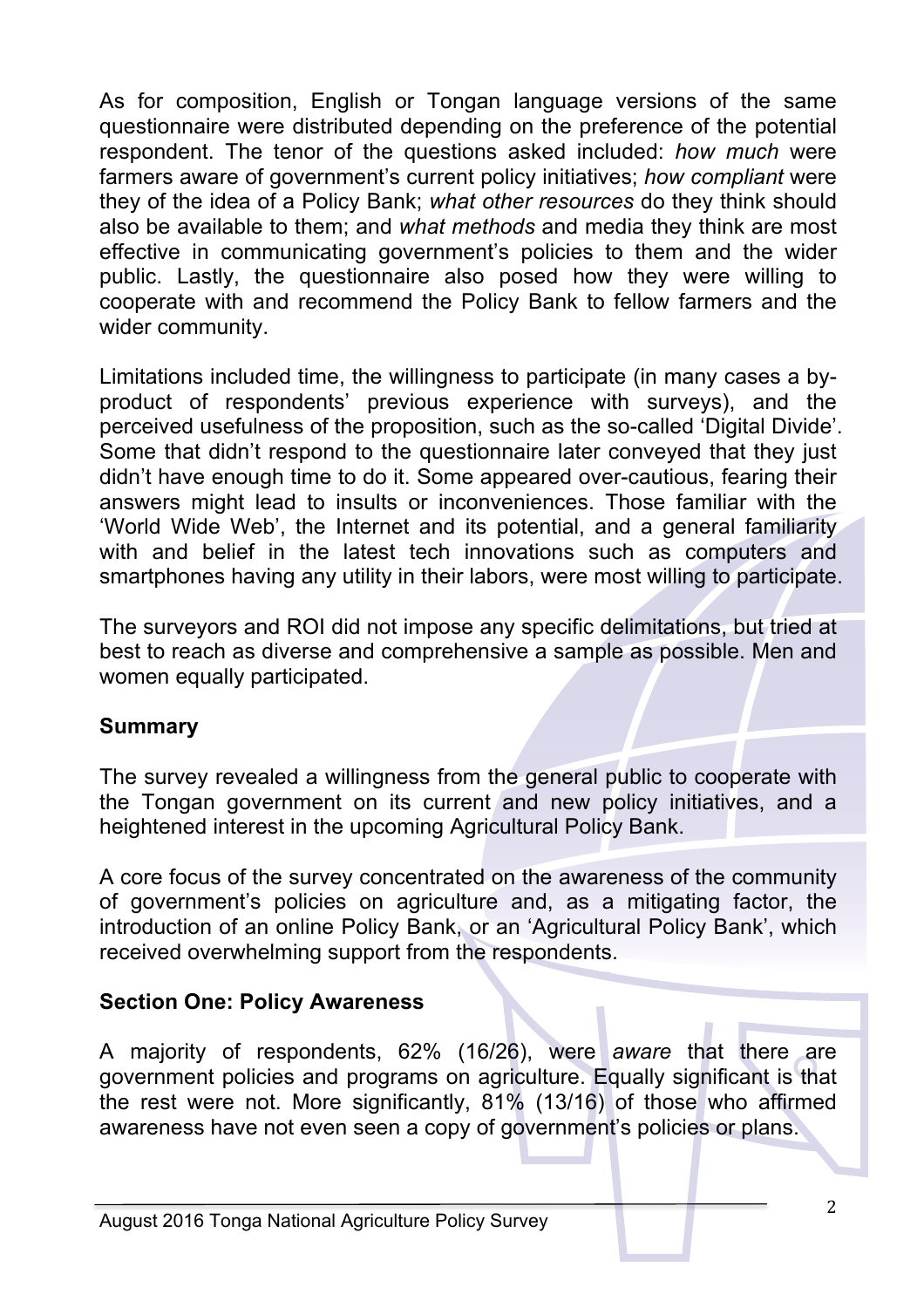### **Section Two: Policy Bank**

On the idea of a 'Policy Bank', 73% (19/26) of respondents thought it would make access to Tonga's National Agricultural Policies easier, while 11% (3/26) people thought it would not. A fair portion did believe it would make their farming enterprises and access to information easier however, understandably, a few honestly mentioned they hadn't heard of such a thing.

On rating from 1 to 7 (with 1 being highest and 7 being lowest), 16 respondents ranked the idea of a Policy Bank positively (ranking it 4 or less), with 8 of those 16 respondents ranking it "extremely useful". Meanwhile 3 respondents believed it would not be very useful.

A few comments are important to note. The idea of a 'Policy Bank' is not an indigenous innovation, and it doesn't smoothly import into Tonga. In the first instance, the official language in the country is Tongan. The word "policy" has no Tongan counterpart or translation. Not yet at least, until the word itself is *Tonganised* and phonetically absorbed, as has happened to other foreign words. The nearest parallel is "polokalama", which is translates as "program". Secondly, the word "bank", as elsewhere, is mostly associated with the financial sector. When the idea of the *Agricultural Sector's very own 'Policy Bank'* was mentioned, a rather different vision that the one desired by the originators of the idea was conjured up. Respondents commented that it is very useful to have an actual bank dedicated to agricultural financing. When this line of thought was pursued further and respondents were asked to elaborate, they commented on the serious need for capital to finance their operations, mostly for machinery and equipment. Additionally, some have had agricultural plots seized by the commercial banks because the lands were used for securities on now non-performing loans. In some cases, the loans were intended for capital in commercial agriculture but for various reasons, including varying weather/climate, became impossible to repay within existing, non-agriculture sensitive financial structures. In other words, the very mentioning together of the words "bank" and "agriculture" excited the idea that it was an actual 'bank for the agricultural' sector.

Although those comments are beyond the purview of the survey, they are interesting to note with regards to the general interests in developing a profitable, sustainable sector, at the same time maintaining and furthering performance and addressing values and security issues unique to the Kingdom's own identity. This is important since the majority of the issues are related to food security, territorial integrity and sovereignty, as implied in the Kingdom's Land Laws and tenure system.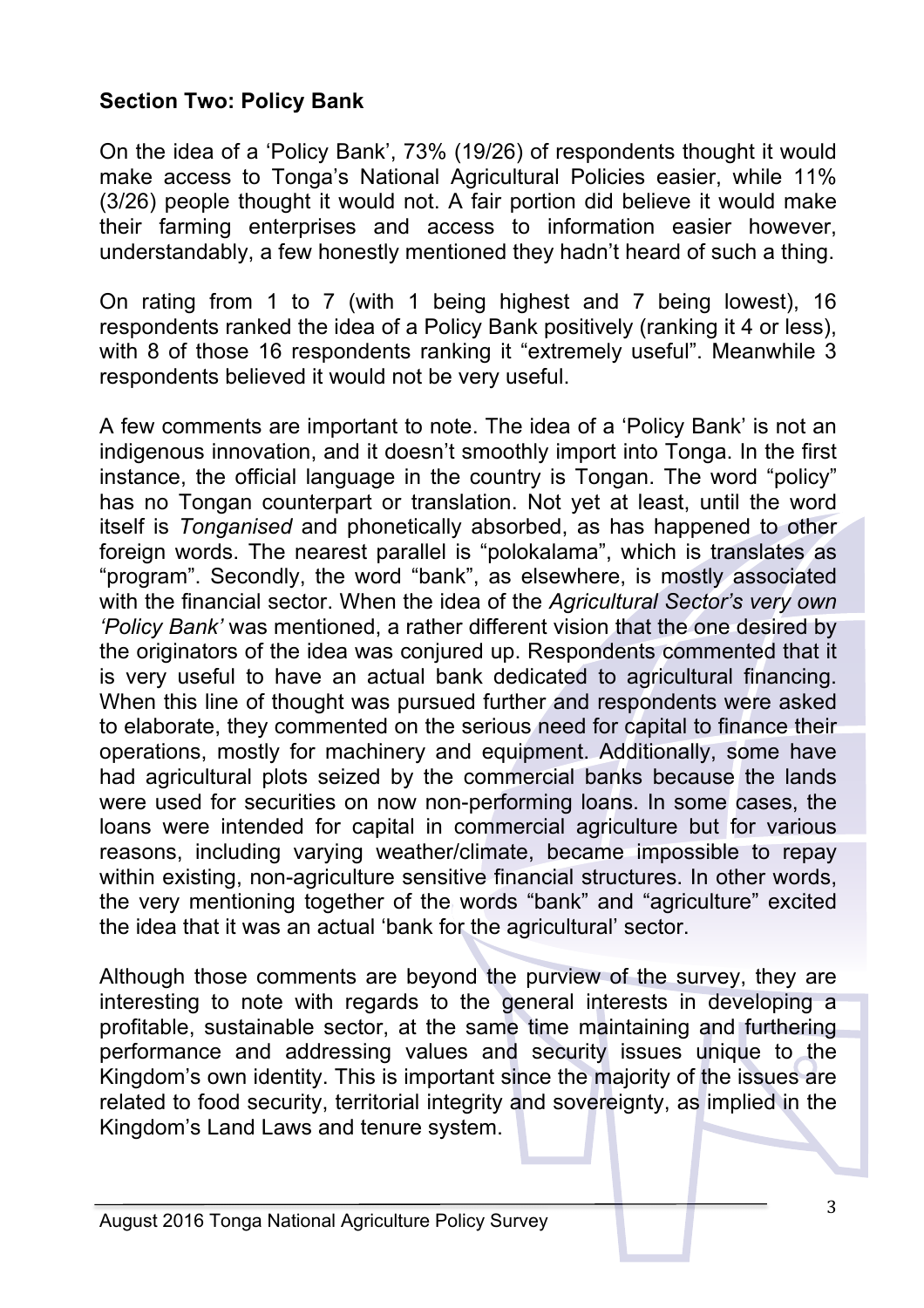### **Section Three: What else in the Policy Bank?**

Other resources respondents favored related to increasing their knowledge about the field through expert discussions (54% or 14/26 respondents), FAQs about the Policy Bank (46% or 12/26), and expert directories that included profiles. This means that respondents are actively interested in furthering their skills, knowledge, and expert networks about their trades.

When it came to interest in the services to be provided by the Policy Bank, 73% (19/26) of respondents were keen for information about increasing productivity and market access. Around 54% (14/26) wanted information about the latest research and its applications, 42% (11/26) wanted climate change adaptation information, and 38% (10/26) wanted information on finance. The last two are important and consistent, since they address the long-term threats and opportunities for farmers and the sector as a whole.

#### **Section Four: Communication**

Interestingly over half of respondents, 58% (15/26) indicated radio was their favored medium for communicating the Policy Bank to other farmers and the community. Television and workshops were rated second (both 46% or 12/26), while newspapers and active networks (partnership with Ministries, NGOs, etc) came in third at 31% (8/26).

In communicating to the youth, social media and workshops tied for first with 46% (both at 12/26) but radio was a close behind with 42% (11/26). Mobiles text messaging (SMS), television, and websites all received 27% (7/26).

Two people (8%) would not recommend the Policy Bank to others, however 85% (22/26) of respondents would personally do so.

- **(C)** ROI Office, Level 1, South Building, Fakafanua Centre, Vuna Road, Nuku'alofa, Kingdom of Tonga
- $\bullet$  +676 77 05672 / +676 77 16033
- " theroyaloceaniainstitute@gmail.com
- **E** www.royaloceaniainstitute.org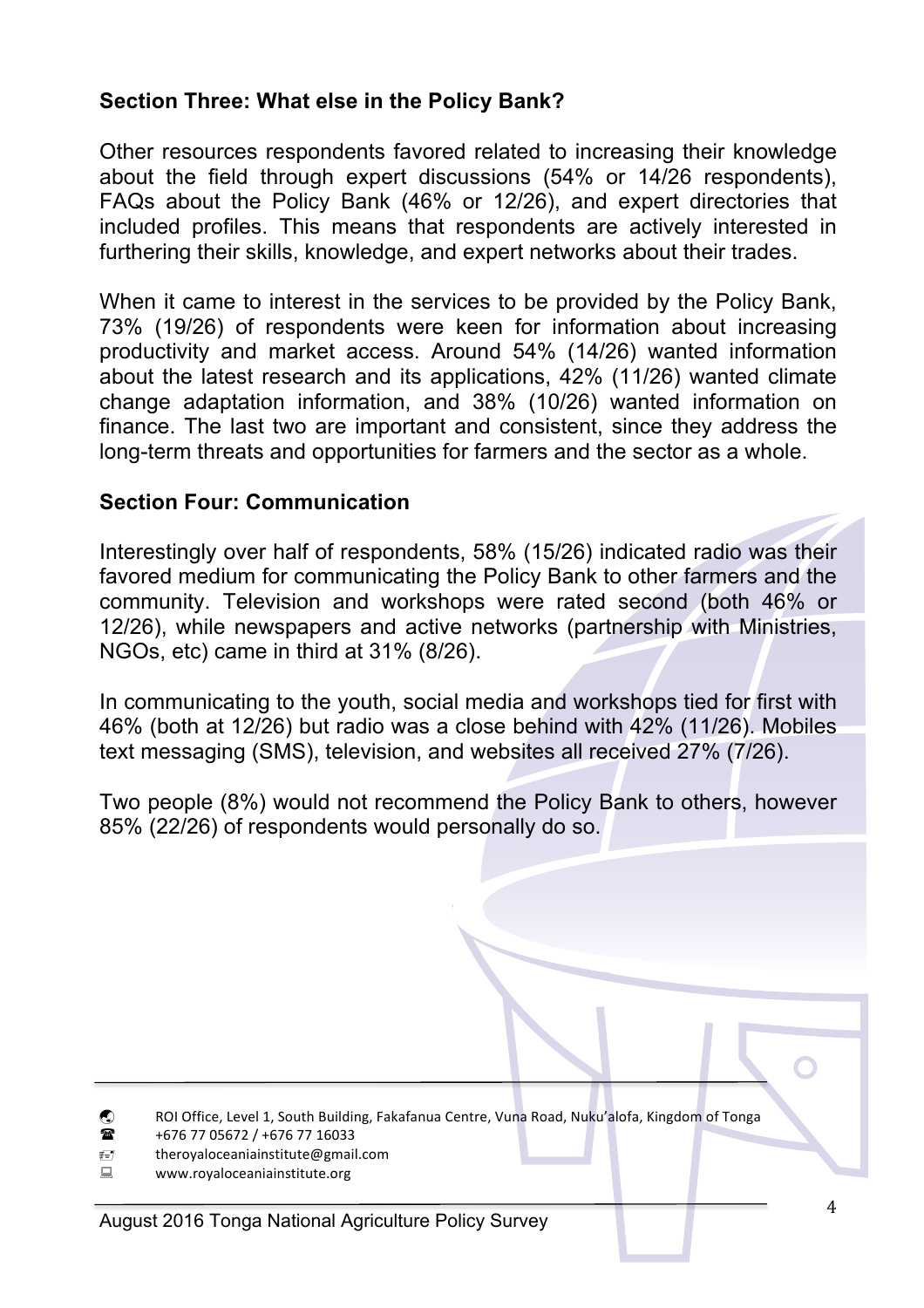| <b>ROYAL</b><br><b>OCEANIA</b><br><b>INSTITUTE</b>                                                                                                                                                   | <b>Independent Survey - Tonga National Agriculture Policy 2016</b><br>Name:                                                                                                                                                                                                                                                                                                                                                                           |  |
|------------------------------------------------------------------------------------------------------------------------------------------------------------------------------------------------------|-------------------------------------------------------------------------------------------------------------------------------------------------------------------------------------------------------------------------------------------------------------------------------------------------------------------------------------------------------------------------------------------------------------------------------------------------------|--|
|                                                                                                                                                                                                      |                                                                                                                                                                                                                                                                                                                                                                                                                                                       |  |
| Please answer all applicable Questions 1 to 10:                                                                                                                                                      |                                                                                                                                                                                                                                                                                                                                                                                                                                                       |  |
| Q1. Are you aware if Tonga has national agriculture policies or plans?<br>$\Box$ YES (Go to next Question) $\Box$ NO (Go to Question 4)                                                              |                                                                                                                                                                                                                                                                                                                                                                                                                                                       |  |
| Q2. Have you seen a copy of these Agricultural policies or plans?<br>$\Box$ YES (Go to next Question) $\Box$ NO (Go to Question 4)                                                                   |                                                                                                                                                                                                                                                                                                                                                                                                                                                       |  |
| Q3. How did you access these Agricultural policies or plans?<br>Government Ministry $\square$ Online source $\square$ Regional Organisation                                                          |                                                                                                                                                                                                                                                                                                                                                                                                                                                       |  |
| Q4. With the launch of the new Agriculture Policy Bank, will access to Tonga's National<br>Agricultural policies and plans be easier?<br>$\Box$ YES $\Box$ NO                                        |                                                                                                                                                                                                                                                                                                                                                                                                                                                       |  |
| Q5. How would you rate the usefulness of the Agriculture Policy Bank on a scale of 1 to 7?<br>(1 is extremely useful and 7 is not very useful)<br>$\Box 1 \Box 2 \Box 3 \Box 4 \Box 5 \Box 6 \Box 7$ |                                                                                                                                                                                                                                                                                                                                                                                                                                                       |  |
|                                                                                                                                                                                                      | Q6. What additional resources would you like to see in the Agriculture Policy Bank?<br>(Please indicate top 3 preferences)<br>Comments section $\Box$ Frequently Asked Questions (FAQs) section $\Box$ Results of agriculture<br>discussions (e.g. PAFPNet regional e-conversations) $\Box$ Expertise directory and profiles $\Box$ Links<br>to policy resources from other countries in the Pacific or other island states $\Box$ Statistics, census |  |
| <b>Agriculture Policy Bank?</b>                                                                                                                                                                      | Q7. Please select from the suggested topics your preference to be accessed through the<br>$\Box$ Research and Extension $\Box$ Production and Market Access $\Box$ Capacity Building Activities                                                                                                                                                                                                                                                       |  |